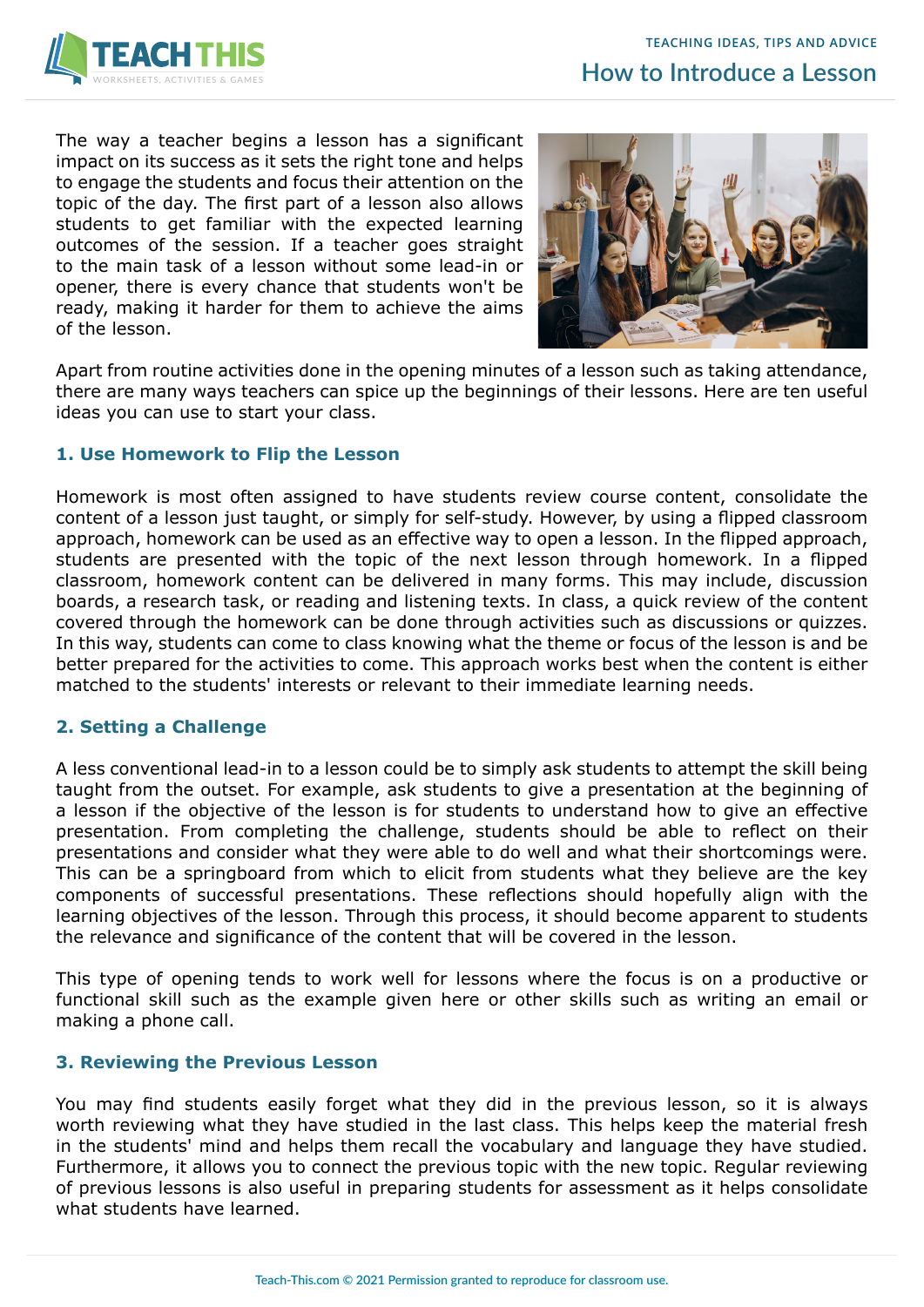

To make reviews fun for the students, try creating a quiz game where the students answer questions for points. A Jeopardy-style game works great for reviewing previous lessons because you can choose the topics you want them to practice.

Teaching is a great way to review what students have learned. Therefore, you could also have students teach something they have learned in class to their peers. Additionally, rather than the teacher clarifying a point, ask students if they can answer a question from a classmate. For students, returning to class after a period of absence, you could review important points from the missed lessons by eliciting input from the class.

### **4. Media**

Since modern classrooms contain useful multi-media equipment, it is easy to exploit audiovisual content to help kick off an interesting and successful lesson.

Pictures are useful for creating interest in the topic you are about to teach. You can use photos, drawings, cartoons, paintings, symbols, flashcards, magazine ads, etc. Pictures allow students to be creative as they are open to different interpretations. You can use pictures to introduce or elicit vocabulary, predict the content of a reading or listening text, or guess a main idea, etc. They provide a talking point and help students share their opinions and ideas.

In the same way that using pictures helps raise interest in a topic, playing a song is great for catching students' interest. If one of the language points of the lesson is the present perfect, look for a song that has words like 'Have you ever...?' or 'I've been to...' in it, mainly in the title or chorus. You could also use a song with a past simple theme and ask students to write down all the past tense verbs they can hear.

Videos can be even more appealing than pictures and songs as they have both audio and visual stimuli. They are great not only for generating interest in a topic but also to focus on specific points of the lesson such as vocabulary or functional language. Moreover, video can be useful when trying to expose students to other important aspects of learning a language such as the cultures in which the language is used.

### **5. Class Discussion**

Discussions can be used to begin a class with higher-level students. Pose a question or questions to the students about the topic you are going to teach to generate discussion and debate. Class discussions help to improve the students' critical thinking skills and get the students thinking about what they know about the subject and what they want to know. This in turn helps them retain more information.

It is important to give students time to think about the answer(s) first. Students usually feel more comfortable expressing ideas and answering questions if they have some time to think about them first. Just as important as thinking time is to consider if the discussions are going to take place in pairs, small groups, or the whole class. It can be a good idea to start with pairs or small groups and then move to a whole class setting.

Assigning roles is an effective strategy for group discussions. Possible roles may include:

Manager: ensures that the group stays on task, on topic, and that everyone contributes.

Recorder: records critical points from the discussion along with findings or answers.

Presenter: reports the group's ideas to the rest of the class.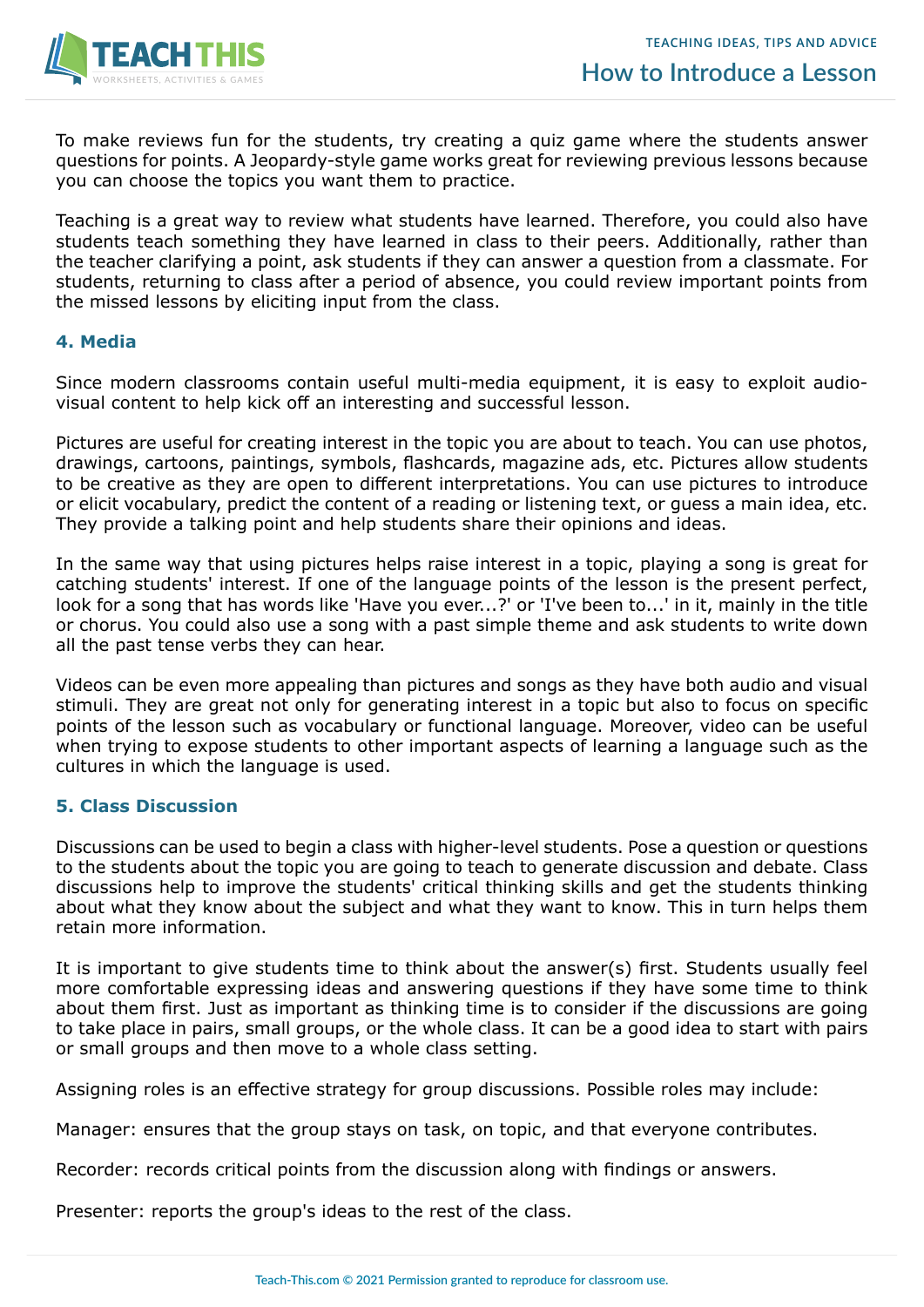

# **6. Error Correction Activities**

Using error correction activities to start the class is an interesting way to review and draw attention to language points such as punctuation, spelling and grammar rules. An effective activity is to write sentences on the board which are related to the topic you are teaching and contain mistakes for students to spot. Begin by asking students to come to the board and correct the mistakes. One benefit of this activity is that it adds movement to the lesson by getting students out of their seats, which can help enliven students at times of the day when attention spans can wane.

Error correction activities at the start of a lesson are also useful when students are making the same mistakes repeatedly as they offer the opportunity to review a particular language point or structure and hopefully avoid repeating the mistake during the lesson.

## **7. Brainstorming**

Brainstorming is a very easy way to begin a class and is very simple to do. Brainstorming entails eliciting everything students know about a topic. You do this by writing the students' background knowledge and ideas on the board. Write up any vocabulary or information that is useful to the lesson. Try to connect ideas or content together to give the students a platform to work from.

A great way of doing this is working with mind maps. Start out with a simple central idea based on the topic of the lesson like 'The Future', 'Travel' or 'Clothes'. As you elicit other words and ideas from students, add branches to the map and make connections between them. To make the mind map easier to understand, try colour coding the information. This will help students easily identify and categorise key ideas and see how they connect to one another. Mind maps are great for starting a new topic as they activate prior knowledge from which students can make connections to whatever input material is being used.

### **8. Using Vocabulary Activities**

Vocabulary activities are a good way of reviewing specific words learned in past lessons or can serve as a preparation for a new topic. One obvious situation for employing a vocabulary game or activity is as a pre-reading or pre-listening activity. For example, this could be done by taking key or unfamiliar words from the text that is going to be read in class and distributing them to the class in small groups. Each group is given a different set of words. In their groups, students are then required to find the meaning, pronunciation, and an example sentence for each word. Students then form new groups to exchange their respective completed word sets. This type of activity is a more fun and interesting way of previewing vocabulary than the so often used definition matching type activities. Other useful vocabulary games can be found on the Teach This [ESL Vocabulary Games](https://www.teach-this.com/esl-games/vocabulary-games) page and [ESL Word Games](https://www.teach-this.com/esl-games/word-games) page.

### **9. Previewing the Lesson**

Previewing the lesson gets the students thinking about what they are going to study. It lets the students know what to expect in the lesson, so they can mentally prepare themselves as well as reduce any anxiety they may be feeling. Explain the objectives of the lesson and how they are going to be achieved. It is also very important to explain the significance of the objective and how it will benefit the students. In other words, tell students how the lesson can help them in situations outside of class. For example, the objective of the lesson might be to have students produce outlines as part of the writing process. Some students may not see the point of this and see it as a waste of time. But by simply explaining how outlining can save time and result in better essays and ultimately better grades, it can result in a positive shift in student motivation.